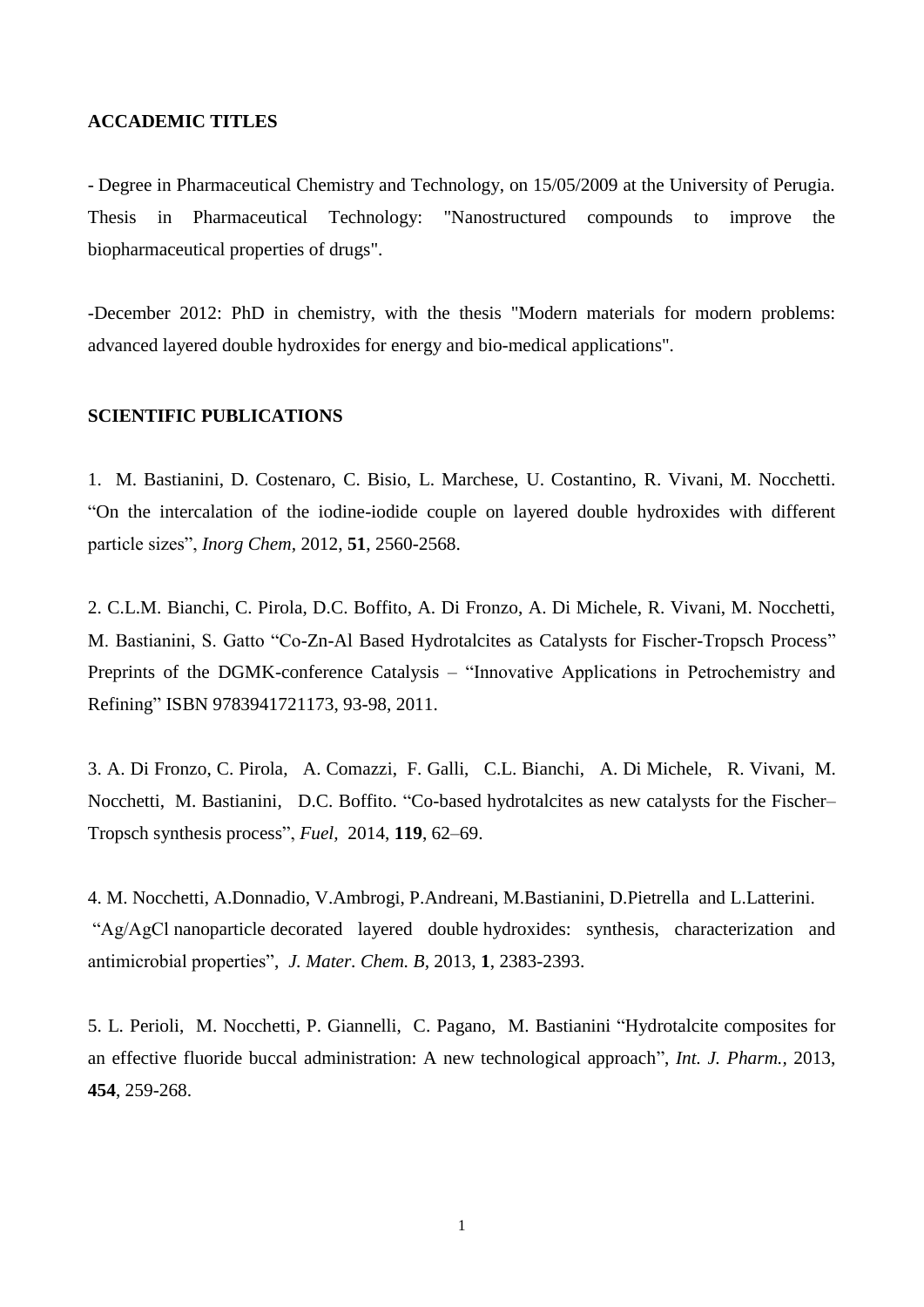6. M. Bastianini, R. Vivani, M. Nocchetti, D. Costenaro, C. Bisio, F. Oswald, T.B. Meyer, L. Marchese, "Effect of iodine intercalation in nanosized layered double hydroxides for the preparation of quasi-solid electrolyte in DSSC devices" *Solar Energy*, 2014, **107**, 692–699.

7. U. Costantino, R. Vivani, M. Bastianini, F. Costantino, M. Nocchetti, "Ion exchange and intercalation properties of layered double hydroxides towards halide anions" *Dalton Trans*., 2014, **43**, 11587-11596.

8. F. Costantino, R. Vivani, M. Bastianini, L. Ortolani, O. Piermatti, M. Nocchetti, L. Vaccaro "Accessing stable zirconium carboxyaminophosphonate nanosheets as support for highly active Pd nanoparticles" *Chem. Commun.,* 2015, **51**, 15990-15993.

9. M. Bastianini, M. Sisani, A. Petracci, "Ascorbyl Tetraisopalmitate Inclusion into Υ-Cyclodextrin and Mesoporous SBA-15: Preparation, Characterization and In Vitro Release Study", *Cosmetics,* 2017, **4,** 21.

10. C. Pagano, L. Perioli, F. Blasi, M. Bastianini, C. Chiesi, L. Cossignani "Optimisation of phenol extraction from wine using layered double hydroxides and technological evaluation of the bioactive-rich powder", *International Journal of Food Science and Technology*, doi:10.1111/ijfs.13544

## **CONGRESS PARTICIPATIONS**

1. M. Bastianini, L. Perioli, V. Ambrogi, C. Pagano, M. Nocchetti, M. Sisani "Nanostructured compounds to improve drug biopharmaceutical properties". Proceedings of: Prima scuola estiva di nano biotecnologie, Torino, 8-11 Settembre, 2009.

2. M. Bastianini, M. Nocchetti, R. Vivani, M. Taddei, D. Costenaro, C. Bisio, L. Marchese "Intercalation of  $I_3/I$  redox couple on lamellar solids", Proceedings of:  $16<sup>th</sup>$  International Symposium on Intercalation Compounds (ISIC), Pardubice-Sec, Czech Republic, Maggio 2011.

3. M. Nocchetti, T. Posati, F. Costantino, M. Bastianini, L. Tarpani, L. Latterini "Synthesis and characterization of nanosized lanthanide(III)-hydrotalcites" Proceedings of: 16<sup>th</sup> International Symposium on Intercalation Compounds, Pardubice-Sec, Czech Republic, Maggio 2011.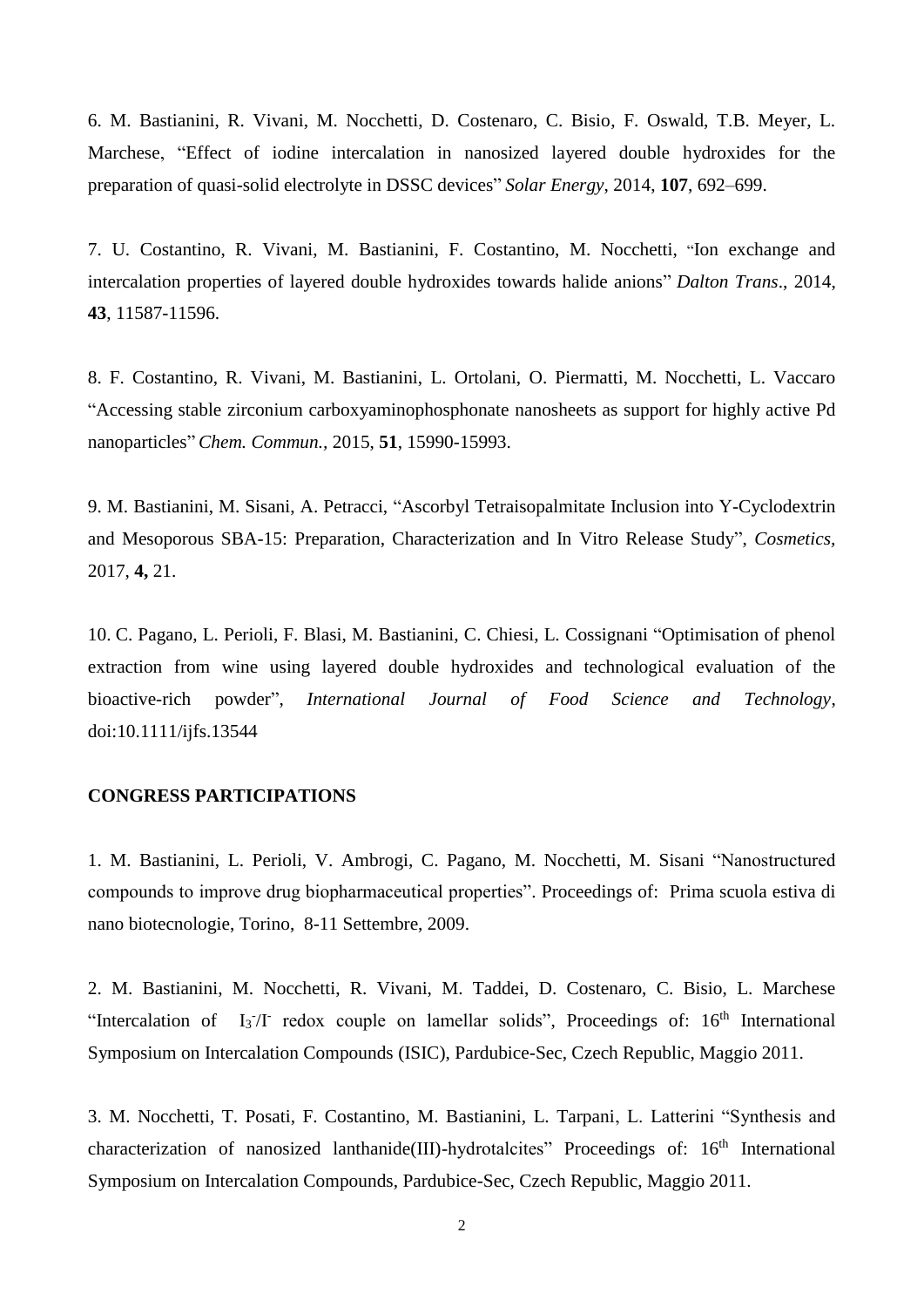4. C.L. Bianchi, C. Pirola, D.C. Boffito, A. Di Fronzo, A. Di Michele, R. Vivani, M. Nocchetti, M.Bastianini, S. Gatto "Co-Zn-Al based Hydrotalcites as catalysts for Fischer-Tropsch process" Proceedings of: CATALYSIS – INNOVATIVE APPLICATIONS IN PETROCHEMISTRY AND REFINING, DGMK Conference October 4 – 6, 2011, Dresden, Germany

5. M. Bastianini, M. Nocchetti, D. Costenaro, F. Carniato, C. Bisio, L. Marchese, F. Oswald, T. B. Meyer "Immobilization of the I<sub>3</sub><sup>-</sup>/I<sup>-</sup> redox couple on lamellar solids and their application for DSSC technology" Proceedings of: The Energy and Materials Research Conference, EMR 2012, Torremolinos (Spain) 20-22 June, 2012.

6. M. Nocchetti, M. Bastianini, V. Ambrogi, P. Andreani, A. Donnadio, D. Pietrella, L. Latterini "Efficient approach for preparing silver nanoparticles on layered double hydroxides: synthesis, characterization and properties" Proceedings of: V WORKSHOP on OXIDE BASED MATERIALS: OXIDE 2012, 23<sup>rd</sup>-26<sup>th</sup> September 2012, Torino, Italy.

 7. M. Nocchetti, M. Bastianini, V. Ambrogi, M. Molinelli, A. Donnadio, M. Marmottini "Novel composites based on acrylic resins and fluorinated hydrotalcites for dental applications" Proceedings of: V WORKSHOP on OXIDE BASED MATERIALS: OXIDE 2012, 23<sup>rd</sup>-26<sup>th</sup> September 2012, Torino, Italy.

 8. C.L. Bianchi, C. Pirola, A. Di Fronzo, D.C. Boffito, A. Di Michele, R. Vivani, M. Nocchetti, M. Bastianini "Synthetic Hydrotalcites as suitable Co-based catalysts for Fischer-Tropsch Process" Proceedings of: XVIII Congresso Nazionale della Divisione di Chimica Industriale della Società Chimica Italiana LE SFIDE DELLA CHIMICA INDUSTRIALE PER UN'INNOVAZIONE SOSTENIBILE, Firenze 11-14 Giugno 2012.

 10. C.L. Bianchi, C. Pirola, A. Di Fronzo, D.C. Boffito, A. Di Michele, R. Vivani, M. Nocchetti, M. Bastianini "Synthetic Hydrotalcites as suitable Co-based catalysts for Fischer-Tropsch Process" Proceedings of : 7<sup>th</sup> International Conference on Environmental Catalysis, Lyon, France, September 2–6, 2012.

 11**.** C. Chiesi, F. Blasi, L. Cossignani, R. Spogli, M. Bastianini, M. Nocchetti "Intercalation of long chain fatty acids with different unsaturation degree into layered double hydroxides"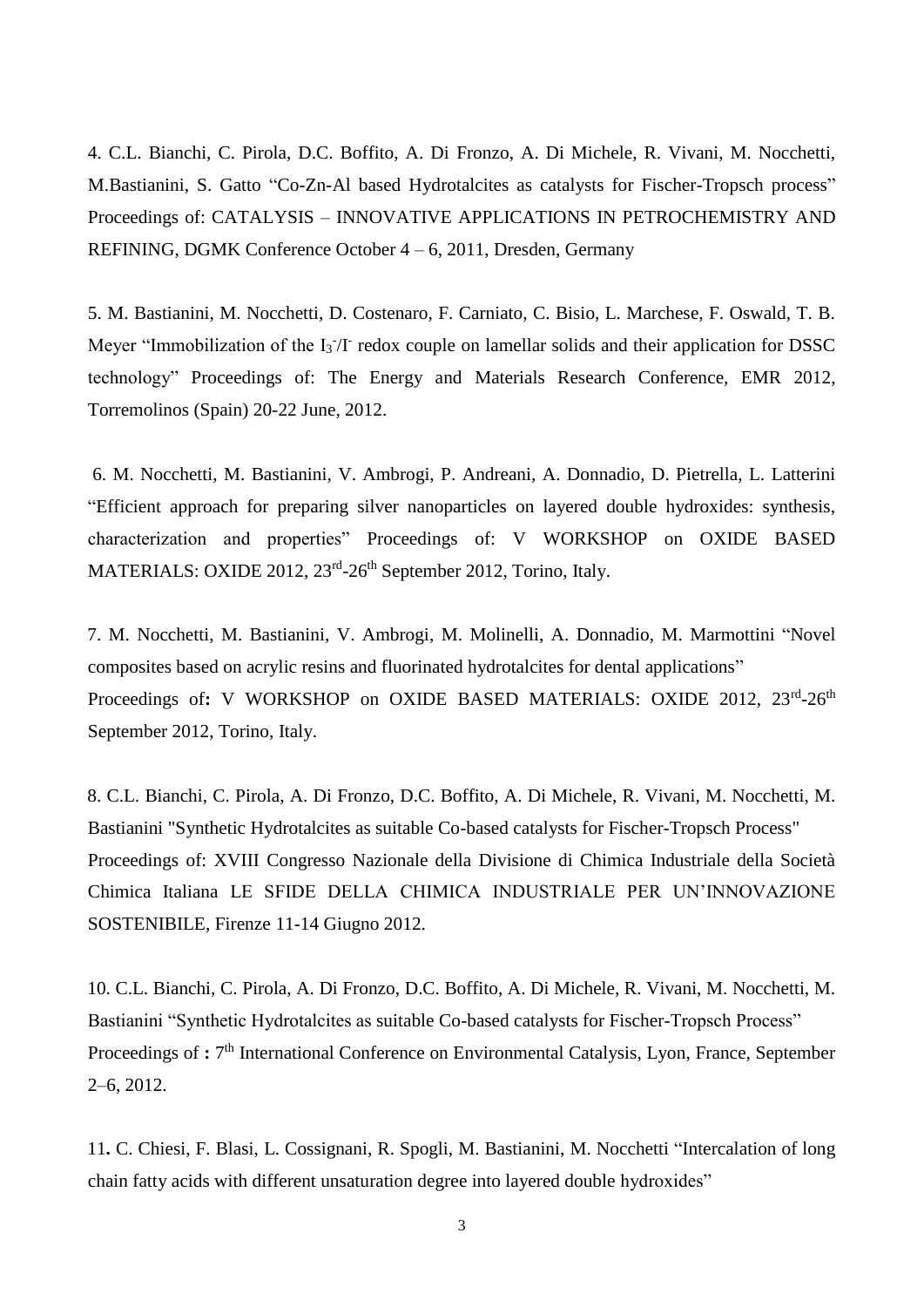EMIRATES JOURNAL OF FOOD AND AGRICULTURE, In: -. Abstracts of ChimAlSi\_2012 IX Italian Congress of Food Chemistry. "Food, Functional Foods and Nutraceuticals". Ischia (NA), 3-7 Giugno 2012, vol. 24, p. 35.

 12**.** C.L. Bianchi, C. Pirola, A. Di Fronzo, D.C. Boffito, A. Di Michele, R. Vivani, M. Nocchetti, M. Bastianini "Development of Co-Hydrotalcite-like compounds for enhanced catalytic synthetic fuel production" Proceedings of: 4° Forum Nazionale Giovani Ricercatori di scienza e Tecnologia dei Materiali, Padova, 28-30 Maggio, 2012.

13. L. Perioli, M. Sisani, C. Pagano, M. Bastianini, F. Blasi, C. Chiesi, L. Cossignani. "LE IDROTALCITI IN CAMPO NUTRACEUTICO E COSMETICO: INTERCALAZIONE DELLE SOSTANZE FENOLICHE DEL VINO"  $53^{\circ}$ SIMPOSIO AFI – Rimini 12<sup>th</sup> -14<sup>th</sup> June 2013 (abstract page 236-237).

14. F. Costantino, M. Nocchetti, M. Bastianini, O. Piermatti, L. Vaccaro, A. Ienco, M. Caporali, "Layered Zirconium Carboxyphosphonate Nanosheets as Efficient Support for Highly Active Pd Nanoparticles in Sustainable Processes" ISIC 18, Strasbourg, May 31-June 4, 2015

15. R. Spogli, M. Bastianini, M. Sisani, "Drug delivery improvements for topic formulation obtained by double layered hydroxides technology" PBP Word meeting, 4-7 aprile 2016, Glasgow. Oral presentation

16. M. Sisani, R. Spogli, M. Bastianini, M. Scatto, A. Sánchez, S. Villanueva, A. Egizabal, "Layered compounds as active fillers of biopolymeric nanocomposites for 3D printed functionally graded scaffolds for bone tissue regeneration" ISIC 19, Assisi, 28 maggio-1 giugno 2017

17. A. Di Michele, R. Vivani, F. Costantino, M. Bastianini, M. Nocchetti "New insight on the synthesis of LDH with urea method: morphology and intercalated anion control" ISIC 19, Assisi, 28 maggio-1 giugno 2017

18. M. Scatto, M. Bastianini, M. Sisani, P. Scopece, A. Patelli, "Benefit of LDH intercalation compound in Polymer Nanocomposite for Biomedical materials: from clay properties to Bionanocomposite performance" ISIC 19, Assisi, 28 maggio-1 giugno 2017

4